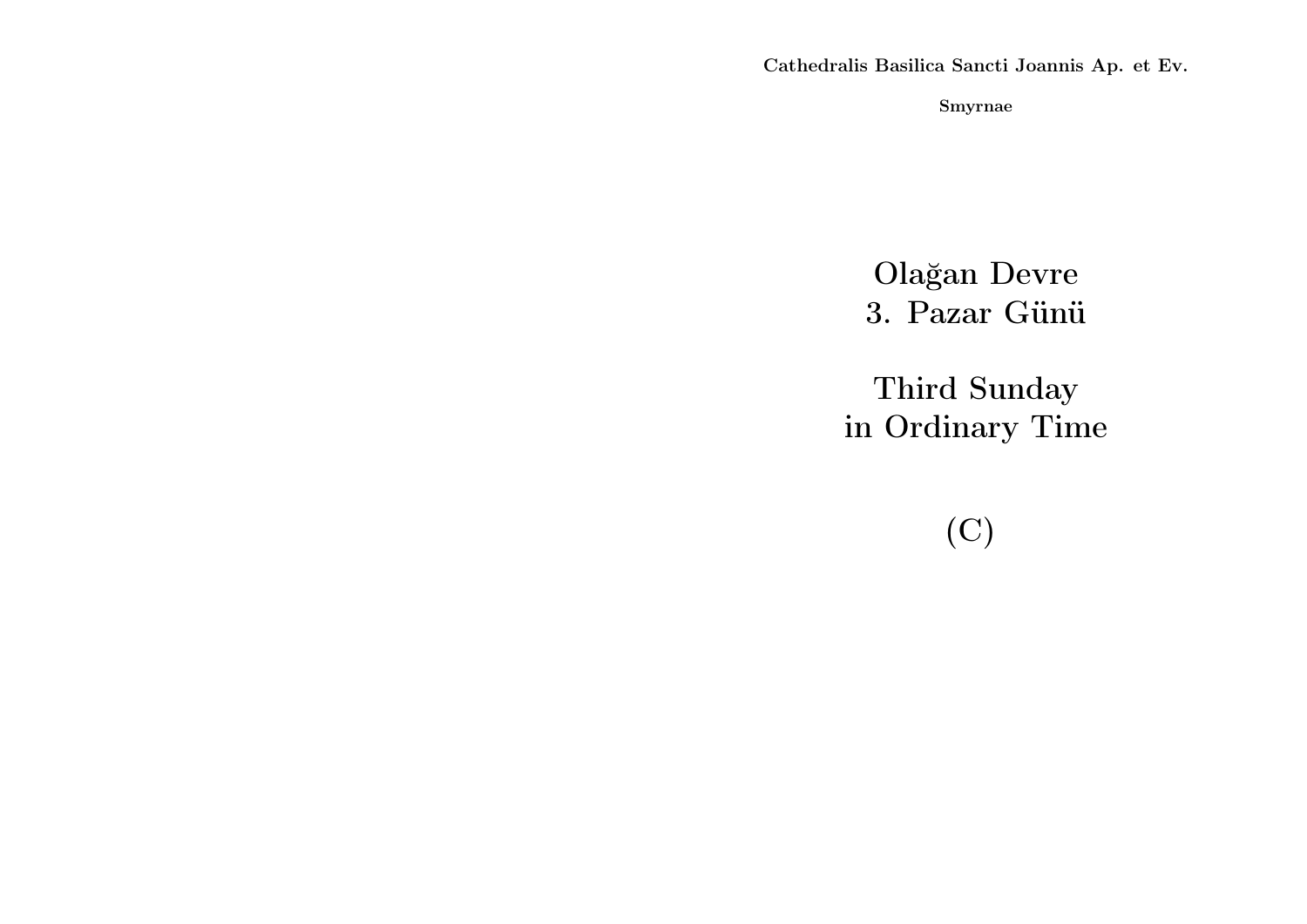# Introductory Rites

P. In the name of the Father, and of the Son, and of the Holy Spirit. A. Amen.

P. The grace of our Lord Jesus Christ and the love of God and the communion of the Holy Spirit be with you all.

A. And with your spirit.

## Penitential Act

P. Brethren, let us acknowledge our sins, and so prepare ourselves to celebrate the sacred mysteries.

I confess to almighty God, and to you, my brothers and sisters, that I have greatly sinned, in my thoughts and in my words, in what I have done and in what I have failed to do, through my fault, through my fault, through my most grievous fault; therefore I ask blessed Mary ever-Virgin, all the Angels and Saints, and you, my brothers and sisters, to pray for me to the Lord our God.

May almighty God have mercy on us, forgive us our sins, and bring us to everlasting life.

A. Amen.

## Kyrie

- V. Kyrie, eleison.  $P.$  Lord, have mercy.
- 
- 
- 

- 
- R. Kyrie, eleison. A. Lord, have mercy.
- V. Christe, eleison. P. Christ, have mercy.
- R. Christe, eleison. A. Christ, have mercy.
- V. Kyrie, eleison.  $P$ . Lord, have mercy.
- R. Kyrie, eleison. A. Lord, have mercy.

## Komünyon Nakaratı Yh 8,12

C. Mesih İsa şöyle dedi: «Ben dünyanın ışığıyım.

Benim ardımdan gelen, asla karanlıkta yürümez, yaşam ışığına sahip olur.»

## Komünyon'dan sonra Dua

R. Allah'ım, kutladığımız bu kutsal Efkaristiya gizemiyle bizleri Oğlu'nun Bedeni ve Kanı ile güçlendirdin, sana yalvarıyoruz: Yeni yaşamın tükenmez kaynağı olan lütfuna sevinebilmemizi sağla. Bunu, Rabbimiz Mesih İsa'nın adına senden dileriz.

C. Amin.

## Görkemli Takdis

- $R$ . Rab sizinle olsun.
- C. Ve sizin ruhunuzla.
- R. Rab sizi takdis etsin ve korusun.
- C. Amin
- R. Yüzünün nuru ile sizi aydınlatsın ve size merhametini bahşetsin.
- C. Amin
- R. Rab size yüzünü çevirsin ve esenlik versin.
- C. Amin
- R. Her şeye kadir ve tek Allah olan, Peder, Oğul  $\maltese$  ve Kutsal Ruh'un takdisi sizin üzerinize insin ve daima sizinle kalsın.
- C. Amin
- R. Hayatınızla Rab'bi yüceltiniz. Barış içinde gidiniz.
- C. Allah'a şükürler olsun.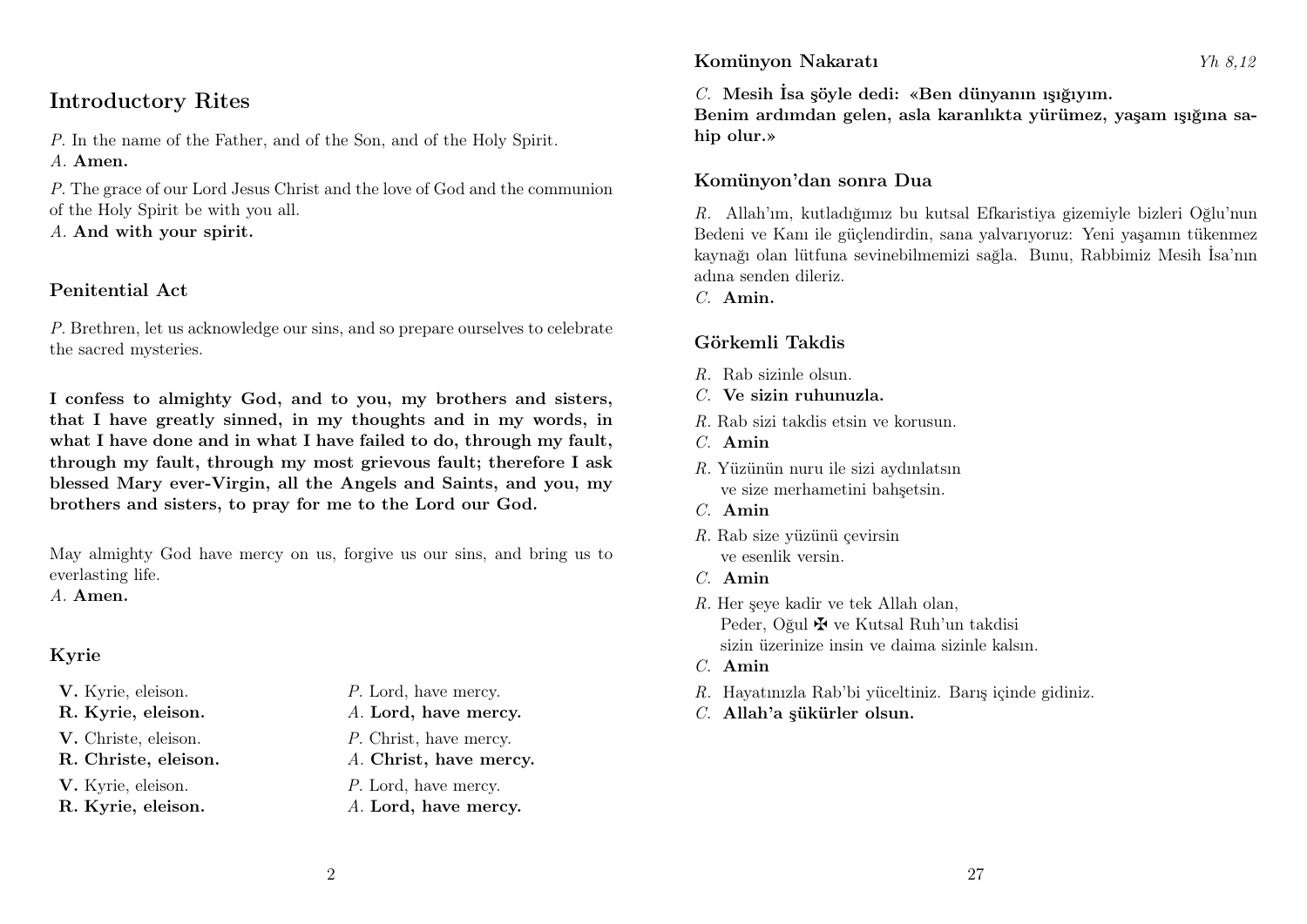#### Antiphon of Communion  $J_n$  8: 12

A. I am the light of the world, says the Lord; whoever follows me will not walk in darkness, but will have the light of life.

#### Prayer after Communion

P. Grant, we pray, almighty God, that, receiving the grace by which you bring us to new life, we may always glory in your gift. Through Christ our Lord.

A. Amen.

#### Solemn Blessing

- P. The Lord be with you.
- A. And with your spirit.
- P. May the Lord bless you and keep you.
- A. Amen.
- P. May he let his face shine upon you and show you his mercy.
- A. Amen.
- P. May he turn his countenance towards you and give you his peace.
- A. Amen.
- P. And may the blessing of almighty God, the Father, and the Son,  $\mathbf{\nabla}$  and the Holy Spirit, come down on you and remain with you for ever.
- A. Amen.
- P. Go in peace, glorifying the Lord by your life.
- A. Thanks be to God.

# Giriş Duaları

R. Peder, Oğul ve Kutsal Ruh'un adına.

C. Amin.

R. Rab'bimiz Mesih İsa'nın lütfu, Peder Allah'ın sevgisi ve birlik sağlayan Kutsal Ruh'un kudreti daima sizinle beraber olsun.

 $C$ . Ve sizin ruhunuzla.

## Pişmanlık Eylemi

R. Kurtuluşumuzun gizemini kutlamadan önce günahkâr olduğumuzu hatırlayalım ve pişmanlık duyarak Allah'tan af dileyelim.

Her şeye kadir Allah'a ve size kardeşlerim, düşüncelerimle ve sözlerimle, eylemlerimle ve ihmallerimle çok günah işlediğimi itiraf ediyorum. Gerçekten günah işledim. Bu nedenle Bakire Meryem Ana'ya, Meleklere, bütün Azizlere ve size, kardeşlerim, yalvarıyorum, benim için Rab'bimiz Allah'a dua ediniz.

Her şeye kadir Allah bize merhamet etsin, günahlarımızı affetsin ve bizi ebedi hayata kavuştursun. R. Amin.

# Kyrie

| V. Kyrie, eleison.   | R. Rab'bim, bize merhamet eyle.     |
|----------------------|-------------------------------------|
| R. Kyrie, eleison.   | C. Rab'bim, bize merhamet eyle.     |
| V. Christe, eleison. | R. Mesih İsa, bize merhamet eyle.   |
| R. Christe, eleison. | $C.$ Mesih Isa, bize merhamet eyle. |
| V. Kyrie, eleison.   | R. Rab'bim, bize merhamet eyle.     |
| R. Kyrie, eleison.   | C. Rab'bim, bize merhamet eyle.     |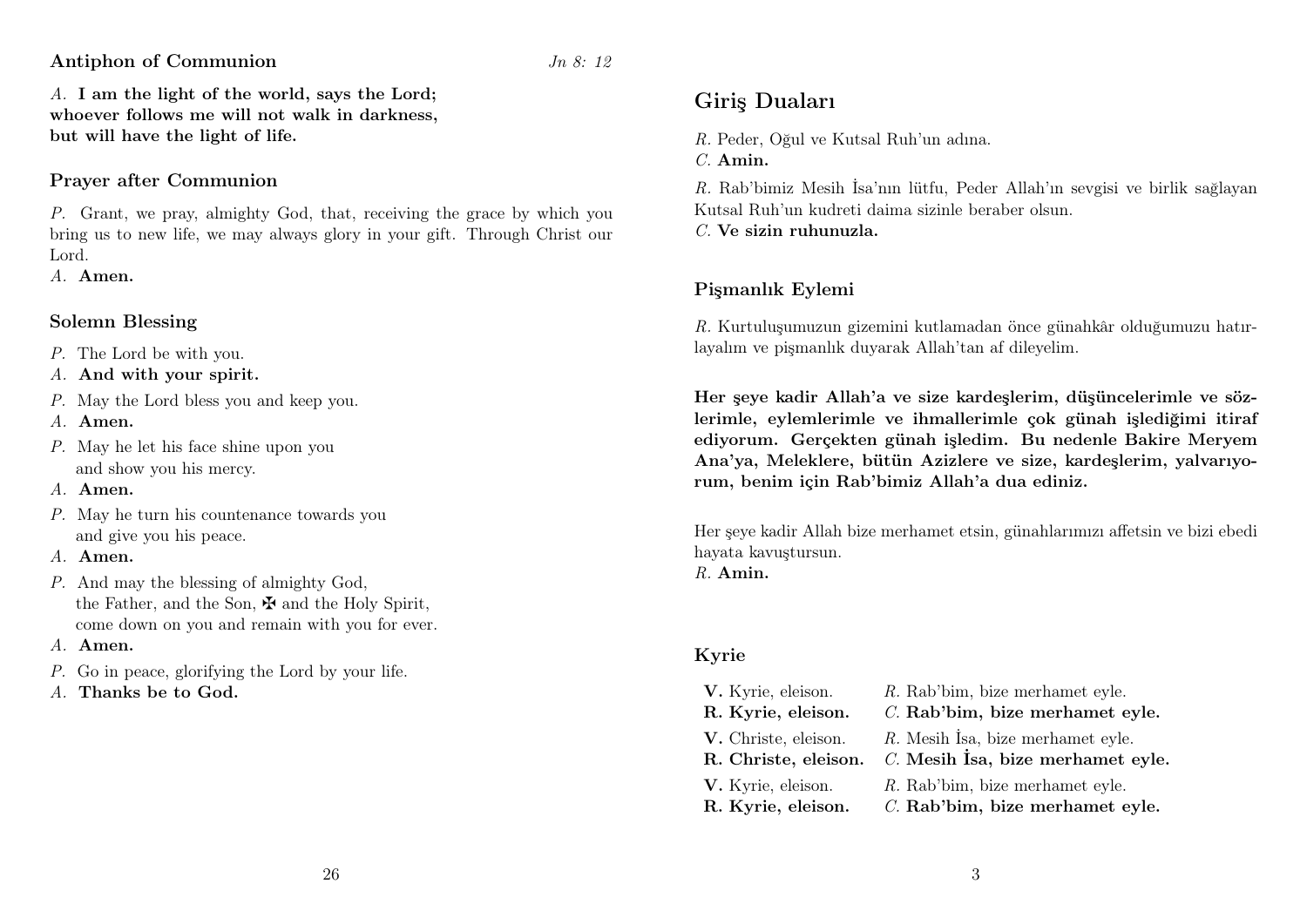#### Gloria

Gloria in excelsis Deo et in terra pax hominibus bonae voluntatis. Laudamus te, benedicimus te, adoramus te, glorificamus te, gratias agimus tibi propter magnam gloriam tuam, Domine Deus, Rex caelestis Deus Pater omnipotens, Domine Fili unigenite, Iesu Christe, Domine Deus, Agnus Dei, Filius Patris, qui tollis peccata mundi, miserere nobis; qui tollis peccata mundi, suscipe deprecationem nostram. Qui sedes ad dexteram Patris, miserere nobis. Quoniam tu solus Sanctus, tu solus Dominus, tu solus Altissimus, Iesu Christe, cum Sancto Spiritu: in gloria Dei Patris. Amen.

Glory to God in the highest, and on earth peace to people of good will. We praise you, we bless you, we adore you, we glorify you, we give you thanks for your great glory, Lord God, heavenly King, O God, almighty Father.

Lord Jesus Christ, Only Begotten Son, Lord God, Lamb of God, Son of the Father, you take away the sins of the world, have mercy on us; you take away the sins of the world, receive our prayer; you are seated at the right hand of the Father, have mercy on us.

For you alone are the Holy One, you alone are the Lord, you alone are the Most High, Jesus Christ, with the Holy Spirit, in the glory of God the Father. Amen.

#### Let us pray

P. Almighty ever-living God, direct our actions according to your good pleasure, that in the name of your beloved Son we may abound in good works.

Through our Lord Jesus Christ, your Son, who lives and reigns with you in the unity of the Holy Spirit, one God, for ever and ever.

#### A. Amen

R. Her kötülükten bizi kurtar, Allah'ım; günlerimizi barış ve huzur içinde geçirmemize yardım et. Merhametinle günahtan bizi kurtar; sonsuz mutluluğun ümidi içinde yaşayan ve Kurtarıcımız Mesih İsa'nın gelişini bekleyen bizleri, yaşamdaki zorluklar karşısında koru ve kuvvetlendir.

C. Çünkü hükümdarlık, kudret ve yücelik ebediyen senindir.

R. Rab'bimiz Mesih İsa, Havarilerine "Sizleri barış içinde bırakıyorum, size benim huzurumu veriyorum" dedin. Günahlarımıza değil, Kilisenin imanına bak ve ona isteğine göre birlik ve barış bağışla. Sen Allah olarak ebediyen varsın ve hükmedersin.

C. Amin.

- R. Allah'ın selameti daima sizinle olsun.
- C. Ve sizin ruhunuzla.
- R. Kardeşlerim, Mesih'in sevgisi içinde birbirinize barış ve huzur dileyiniz.

#### Agnus Dei

Agnus Dei, qui tollis peccata mundi: miserere nobis. Agnus Dei, qui tollis peccata mundi: miserere nobis. Agnus Dei, qui tollis peccata mundi: dona nobis pacem.

Ey insanların günahlarını kaldıran Allah'ın kurbanı bize merhamet eyle.

Ey insanların günahlarını kaldıran Allah'ın kurbanı bize merhamet eyle.

Ey insanların günahlarını kaldıran Allah'ın kurbanı, bize barış ve huzur bağışla.

R. Ne mutlu Rab'bin sofrasına davet edilenlere. İşte Allah'ın kurbanı, dünyayı günahlardan kurtaran budur.

C. Rab'bim, bana gelmene layık değilim, ancak tek bir söz söyle, ruhum şifa bulacaktır.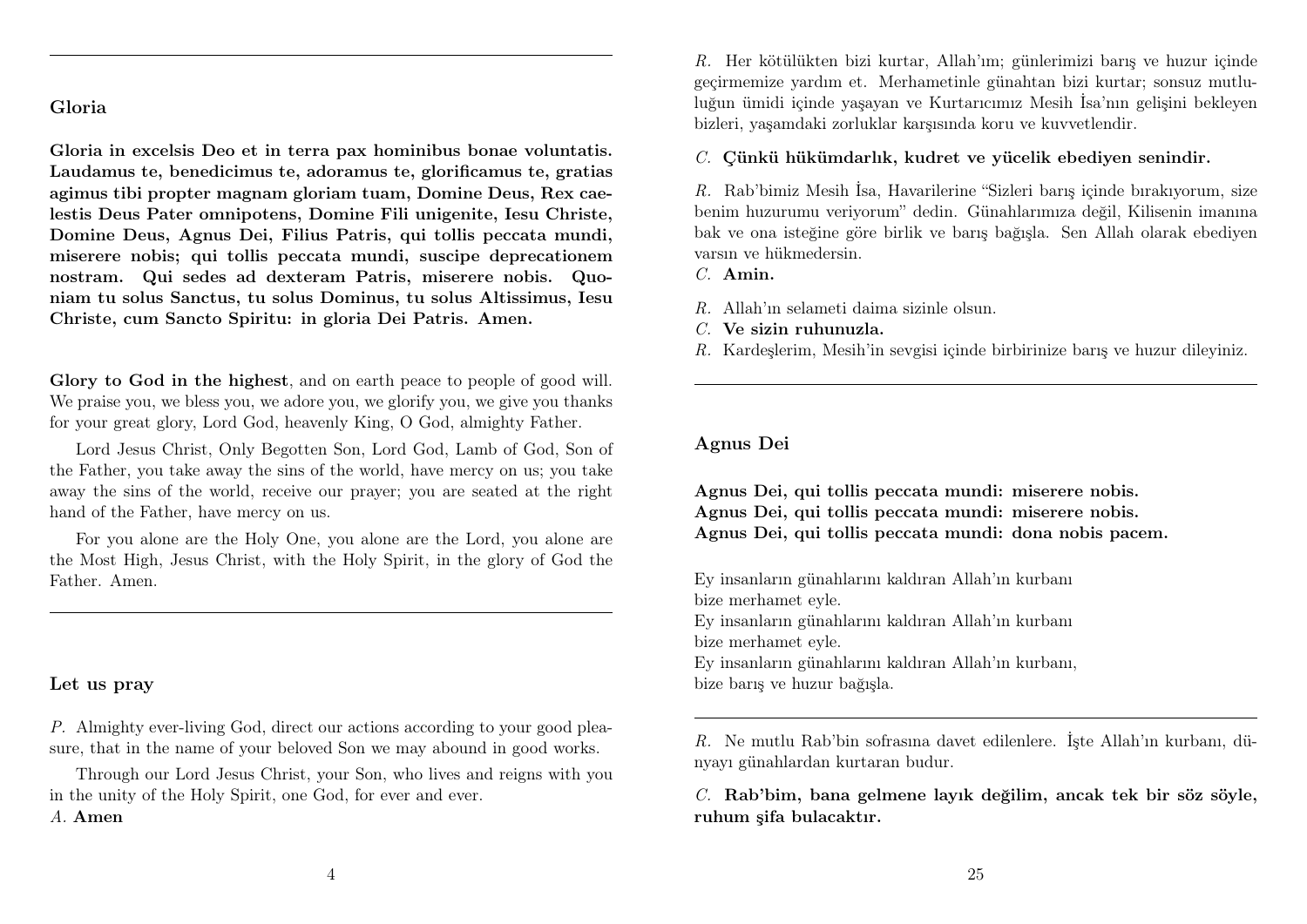P. Deliver us, Lord, we pray, from every evil, graciously grant peace in our days, that, by the help of your mercy, we may be always free from sin and safe from all distress, as we await the blessed hope and the coming of our Savior, Jesus Christ.

A. For the kingdom, the power, and the glory are yours, now and for ever.

P. Lord Jesus Christ, who said to your Apostles: Peace I leave you, my peace I give you; look not on our sins, but on the faith of your Church, and graciously grant her peace and unity in accordance with your will. Who live and reign for ever and ever.

A. Amen.

P. The peace of the Lord be with you always.

A. And with your spirit.

P. Let us offer each other a sign of peace.

#### Agnus Dei

Agnus Dei, qui tollis peccata mundi: miserere nobis. Agnus Dei, qui tollis peccata mundi: miserere nobis. Agnus Dei, qui tollis peccata mundi: dona nobis pacem.

Lamb of God, you take away the sins of the world, have mercy on us. Lamb of God, you take away the sins of the world, have mercy on us. Lamb of God, you take away the sins of the world, grant us peace.

P. Behold the Lamb of God, behold him who takes away the sins of the world. Blessed are those called to the supper of the Lamb.

A. Lord, I am not worthy that you should enter under my roof, but only say the word and my soul shall be healed.

Gloria in excelsis Deo et in terra pax hominibus bonae voluntatis. Laudamus te, benedicimus te, adoramus te, glorificamus te, gratias agimus tibi propter magnam gloriam tuam, Domine Deus, Rex caelestis Deus Pater omnipotens, Domine Fili unigenite, Iesu Christe, Domine Deus, Agnus Dei, Filius Patris, qui tollis peccata mundi, miserere nobis; qui tollis peccata mundi, suscipe deprecationem nostram. Qui sedes ad dexteram Patris, miserere nobis. Quoniam tu solus Sanctus, tu solus Dominus, tu solus Altissimus, Iesu Christe, cum Sancto Spiritu: in gloria Dei Patris. Amen.

Göklerdeki yüce Allah'a övgüler olsun. Yeryüzündeki iyi niyetli insanlara, barış gelsin. Seni överiz, Seni yüceltiriz. Sana ibadet ederiz. Sana hamdederiz. Yüce Allah, göklerin Kralı, her şeye kadir Peder Allah, sonsuz şanın için sana şükrederiz.

Mesih İsa, biricik Oğul, Yüce Allah, Allah'ın Kurbanı, Peder'in Oğlu, dünyanın günahlarını kaldıran Sen, bize merhamet eyle. Dünyanın günahlarını kaldıran Sen, dualarımızı kabul eyle.

Yüce Allah'ın sağında oturan Sen, bize merhamet eyle. Çünkü yalnız Sen kutsalsın, yalnız Sen Rab'bimizsin, yalnız Sen yücesin. Ey Mesih İsa, Kutsal Ruh'la birlikte Peder Allah'ın şanındasın. Âmin.

#### Dua edelim

R. Ebedi ve her şeye kadir Allah, sevgili Oğlu'nun lütfu sayesinde, iyiliklerle dolu bir yaşam sürdürerek cömert meyveler vermemiz için isteklerine ve sevgine göre hayatımızı yönelt.

Bunu, seninle ve Kutsal Ruh'la birlikte şimdi ve ebediyen hükmeden Oğlun Rabbimiz Mesih İsa'nın adına senden dileriz. C. Amin.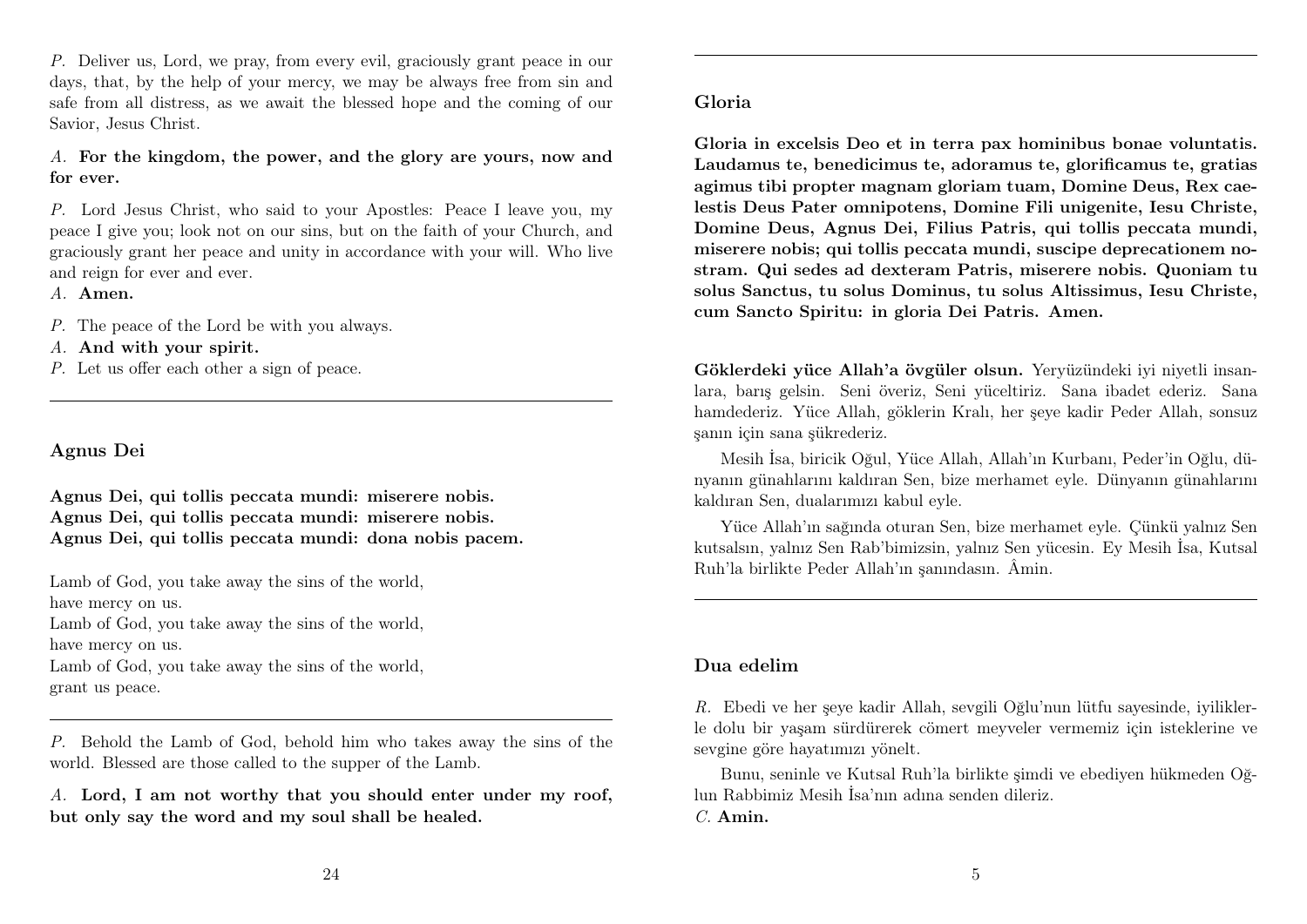## Liturgy of the Word

#### First Reading

#### A Reading from the Book of Nehemiah  $8:2-4a, 5-6, 8-10$

Ezra the priest brought the law before the assembly, which consisted of men, women, and those children old enough to understand. Standing at one end of the open place that was before the Water Gate, he read out of the book from daybreak till midday, in the presence of the men, the women, and those children old enough to understand; and all the people listened attentively to the book of the law.

Ezra the scribe stood on a wooden platform that had been made for the occasion. He opened the scroll so that all the people might see it – for he was standing higher up than any of the people – ; and, as he opened it, all the people rose. Ezra blessed the Lord, the great God, and all the people, their hands raised high, answered, «Amen, amen!» Then they bowed down and prostrated themselves before the Lord, their faces to the ground. Ezra read plainly from the book of the law of God, interpreting it so that all could understand what was read.

Then Nehemiah, that is, His Excellency, and Ezra the priest-scribe and the Levites who were instructing the people said to all the people: «Today is holy to the Lord your God. Do not be sad, and do not weep» – for all the people were weeping as they heard the words of the law. He said further: «Go, eat rich foods and drink sweet drinks, and allot portions to those who had nothing prepared; for today is holy to our Lord. Do not be saddened this day, for rejoicing in the Lord must be your strength!»

The word of the Lord.

A. Thanks be to God.

Allah'ım, Oğlu'nun ölümünü ve dirilişini anarak, bu ebedi hayatın ekmeğini ve kurtuluş kupasını sana sunarak şükrediyoruz; çünkü huzurunda sana hizmet etmeye bizleri layık gördün. Alçakgönüllülükle sana yalvarıyoruz: Mesih İsa'nın bedenini ve kanını paylaştığımız zaman, Kutsal Ruh'un kudretiyle hepimizin toplanmasını ve birlik içinde yaşamasını sağla.

Bütün dünyaya yayılmış olan Kilise'ni hatırla, Rab'bim, Papa Hazretleri . . . , Episkoposumuz . . . ve senin hizmetinde bulunanlarla birlikte, Kilise'ni sevginle güçlendir.

Diriliş ümidi içinde ölmüş olan kardeşlerimizi ve merhametine sığınmış olan tüm ölülerimizi hatırla. Rab'bim, onları cennete kabul eyle ve ebedi nura kavuştur. Hepimize merhametini göstermeni diliyoruz. Allah'ın Annesi, Bakire Aziz Meryem, O'nun eşi Aziz Yusuf, bu dünyada senin sevgini kazanmış olan Havariler ve Azizlerle birlikte, ebedi hayata kavuşmamızı, sevgili Oğlun Mesih İsa ile seni övmemizi ve sana ebediyen şükretmemizi sağla.

Her şeye kadir Peder Allah, Kutsal Ruh'un sağladığı birlik içinde, Mesih sayesinde, Mesih içinde ve Mesih'le birlikte, asırlar boyunca, sana şan ve övgüler olsun.

C. Amin.

# Komünyon Duası

Kurtarıcımız Mesih İsa'nın bize öğrettiği duayı iman ve güvenle söyleyelim.

Praeceptis salutaribus moniti, et divina institutione formati, audemus dicere:

Pater noster, qui es in caelis, sanctificetur nomen tuum, adveniat regnum tuum, fiat voluntas tua, sicut in caelo et in terra. Panem nostrum cotidianum da nobis hodie, et dimitte nobis debita nostra, sicut et nos dimittimus debitoribus nostris, et ne nos inducas in tentationem, sed libera nos a malo.

Göklerdeki Pederimiz, adın yüceltilsin, hükümdarlığın gelsin, göklerde olduğu gibi, yeryüzünde de senin isteğin olsun. Günlük ekmeğimizi bugün de bize ver, bize kötülük edenleri bağışladığımız gibi, sen de bağışla suçlarımızı. Bizi günah işlemekten koru ve kötülükten kurtar.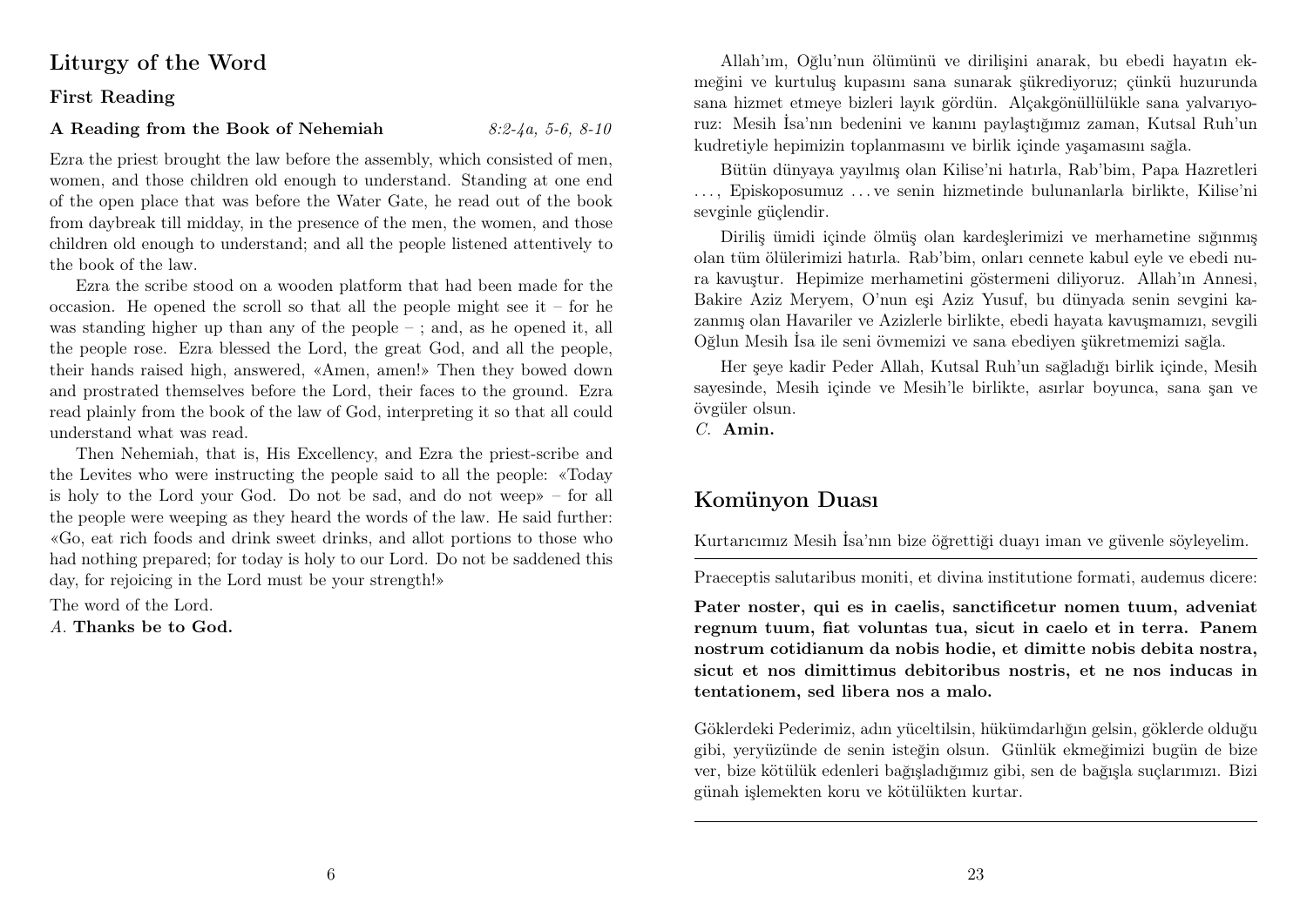Therefore, as we celebrate the memorial of his Death and Resurrection, we offer you, Lord, the Bread of life and the Chalice of salvation, giving thanks that you have held us worthy to be in your presence and minister to you. Humbly we pray that, partaking of the Body and Blood of Christ, we may be gathered into one by the Holy Spirit.

Remember, Lord, your Church, spread throughout the world, and bring her to the fullness of charity, together with  $N$ , our Pope and  $N$ , our Bishop and all the clergy.

Remember also our brothers and sisters who have fallen asleep in the hope of the resurrection, and all who have died in your mercy: welcome them into the light of your face. Have mercy on us all, we pray, that with the Blessed Virgin Mary, Mother of God, with her spouse Saint Joseph, with the blessed Apostles, and all the Saints who have pleased you throughout the ages, we may merit to be coheirs to eternal life, and may praise and glorify you through your Son, Jesus Christ.

Through him, and with him, and in him, O God, almighty Father, in the unity of the Holy Spirit, all glory and honor is yours, for ever and ever. A. Amen.

# Rite of Communion

At the Savior's command and formed by divine teaching, we dare to say:

Praeceptis salutaribus moniti, et divina institutione formati, audemus dicere:

Pater noster, qui es in caelis, sanctificetur nomen tuum, adveniat regnum tuum, fiat voluntas tua, sicut in caelo et in terra. Panem nostrum cotidianum da nobis hodie, et dimitte nobis debita nostra, sicut et nos dimittimus debitoribus nostris, et ne nos inducas in tentationem, sed libera nos a malo.

Our Father, who art in heaven, hallowed be thy name; Thy kingdom come; Thy will be done on earth as it is in heaven. Give us this day our daily bread; and forgive us our trespasses as we forgive those who trespass against us; and lead us not into temptation, but deliver us from evil.

## Kutsal Kitabın Okunması

Birinci Okuma

#### Nehemya'nın Kitabından Sözler 8,2-4a.5-6.8-10

Kâhin Ezra Yasa Kitabı'nı halkın toplandığı yere getirdi. Dinleyip anlayabilecek kadın erkek herkes oradaydı. Ezra Su Kapısı'nın karşısındaki alanda kadınların, erkeklerin ve anlayabilecek yaştaki çocukların önünde, sabahtan öğlene kadar Yasa Kitabı'nı okudu. Herkes dikkatle dinliyordu.

Ezra bu merasim için özel olarak yapılmış bir ağaç minberi üzerinde duruyordu. Ezra kitabı açar açmaz herkes ayağa kalktı. Yüksek bir yerde bulunduğu için herkes onu görüyordu. Ezra yüce Allah'a şükretti ve bütün halk ellerini kaldırarak: «Amin, Amin» diye cevap verdi. Daha sonra eğilerek yere kapandılar ve Rab'be secde ettiler. Ezra Allah'ın kitabından bir parça okudu. Daha sonra Levililer herkes okunmuş parçaları iyi anlasın diye, bir açıklama yaptılar.

Vali Nehemya, kâhin Ezra ve açıklamaları yapan Levililer halka şöyle dediler: «Bugün Rabbimiz Allah'ın günüdür. Yas tutup ağlamayın.» Çünkü bütün halk Allah'ın sözlerini dinlerken ağlıyordu. Ezra şöyle devam etti: «Gidip lezzetli yemekler yiyin, güzel içkiler için ve yiyecekleri olmayanlara da yemek verin. Çünkü bugün, Rab'be sunulmuş bir gündür. Ağlamayın, Rab'bin sevinci sizin desteğiniz olacaktır.»

İşte, Rab'bin sözleridir.

C. Rab'bim, sana şükürler olsun.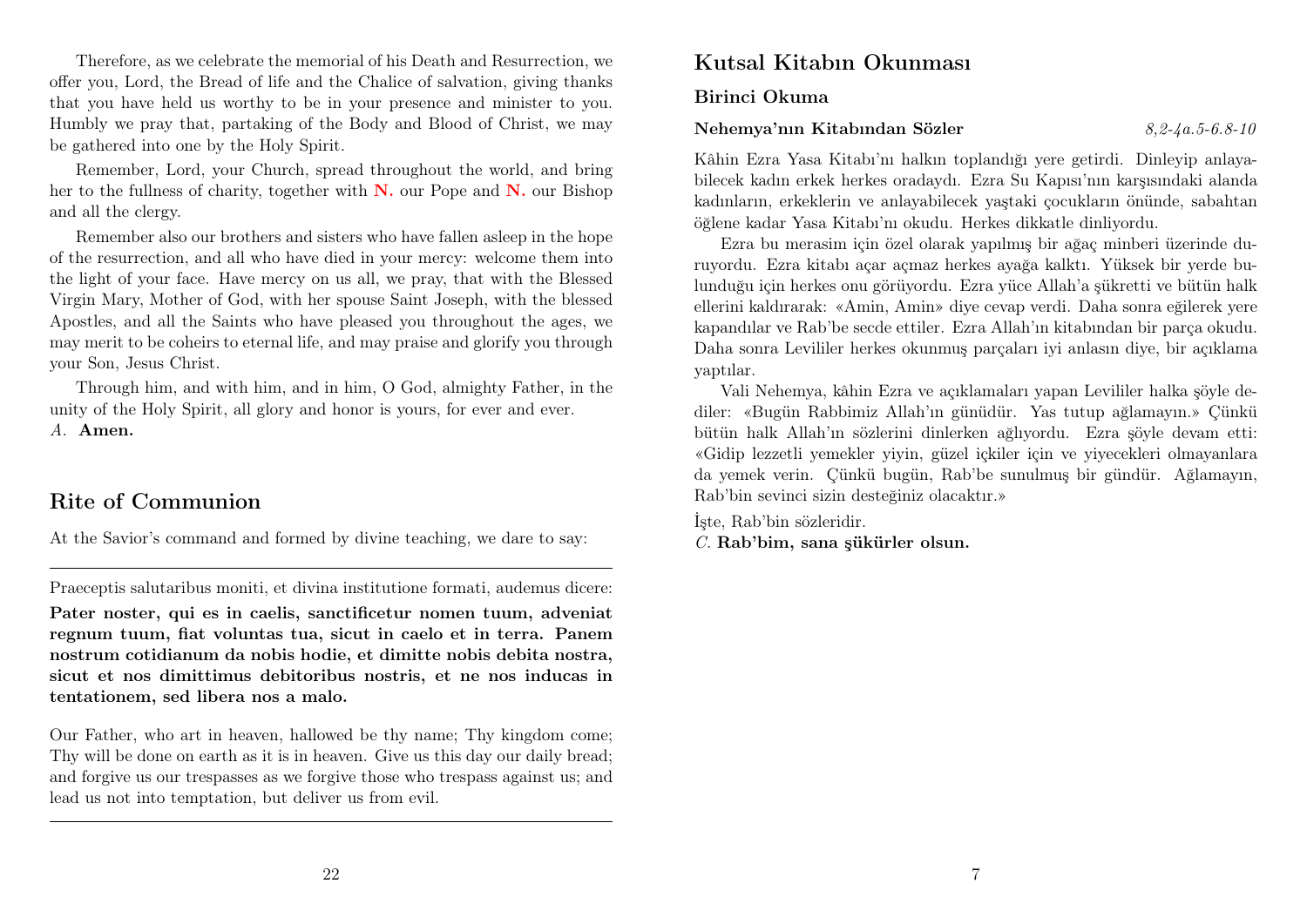#### Responsorial Psalm Psalm Ps 19:8, 9, 10, 15

A. Your words, Lord, are Spirit and life. The law of the Lord is perfect, refreshing the soul; the decree of the Lord is trustworthy, giving wisdom to the simple. A. Your words, Lord, are Spirit and life.

The precepts of the Lord are right, rejoicing the heart; the command of the Lord is clear, enlightening the eye. A. Your words, Lord, are Spirit and life.

The fear of the Lord is pure, enduring forever; the ordinances of the Lord are true, all of them just. A. Your words, Lord, are Spirit and life.

Let the words of my mouth and the thought of my heart find favor before you, O Lord, my rock and my redeemer. A. Your words, Lord, are Spirit and life.

#### Sanctus

Sanctus, Sanctus, Sanctus Dóminus Deus Sábaoth. Pleni sunt cæli et terra glória tua. Hosánna in excélsis. Benedíctus qui venit in nómine Dómini. Hosánna in excélsis.

Kutsal, Kutsal, Kutsal, evrenin Tanrısı. Gökler ve yerler şanınla doludur. "Hosanna" göklerdeki Yüce Allah'a. Rab'bin adına gelen yüceltilsin. "Hosanna" göklerdeki Yüce Allah'a.

Rab'bimiz, gerçekten sen kutsalsın ve her mükemmelliğin kaynağısın.

Sana yalvarıyoruz, Allah'ım, bu adakların Rab'bimiz Mesih İsa'nın bedeni ve kanı olmaları için, onları Kutsal Ruh'un kudretiyle  $\mathbf{\Psi}$  kutsal kıl.

Mesih İsa ele verilip, kendi iradesiyle ölüme doğru yürüdüğü zaman, ekmeği aldı, sana şükrederek onu böldü ve Havarilerine vererek şöyle dedi:

ALINIZ VE HEPİNİZ YİYİNİZ, BU SİZİN İÇİN KURBAN EDİLEN BENİM BEDENİMDİR.

Aynı şekilde, yemekten sonra, şarap kupasını aldı, sana şükrederek onu takdis etti ve Havarilerine vererek şöyle dedi:

ALINIZ VE HEPİNİZ BU KUPADAN İÇİNİZ, BU BENİM KANIMDIR, YENİ VE EBEDİ AHDİN KANIDIR. O, GÜNAHLARIN BAĞIŞLANMASI İÇİN SİZİN VE BÜTÜN İNSANLAR UĞRUNA DÖKÜLECEKTİR. BUNU BENİ ANMAK İÇİN YAPINIZ.

İmanın gizi büyüktür.

Rab'bimiz Mesih İsa, senin ölümünü anıyoruz, dirilişini kutluyoruz ve şanlı gelişini bekliyoruz.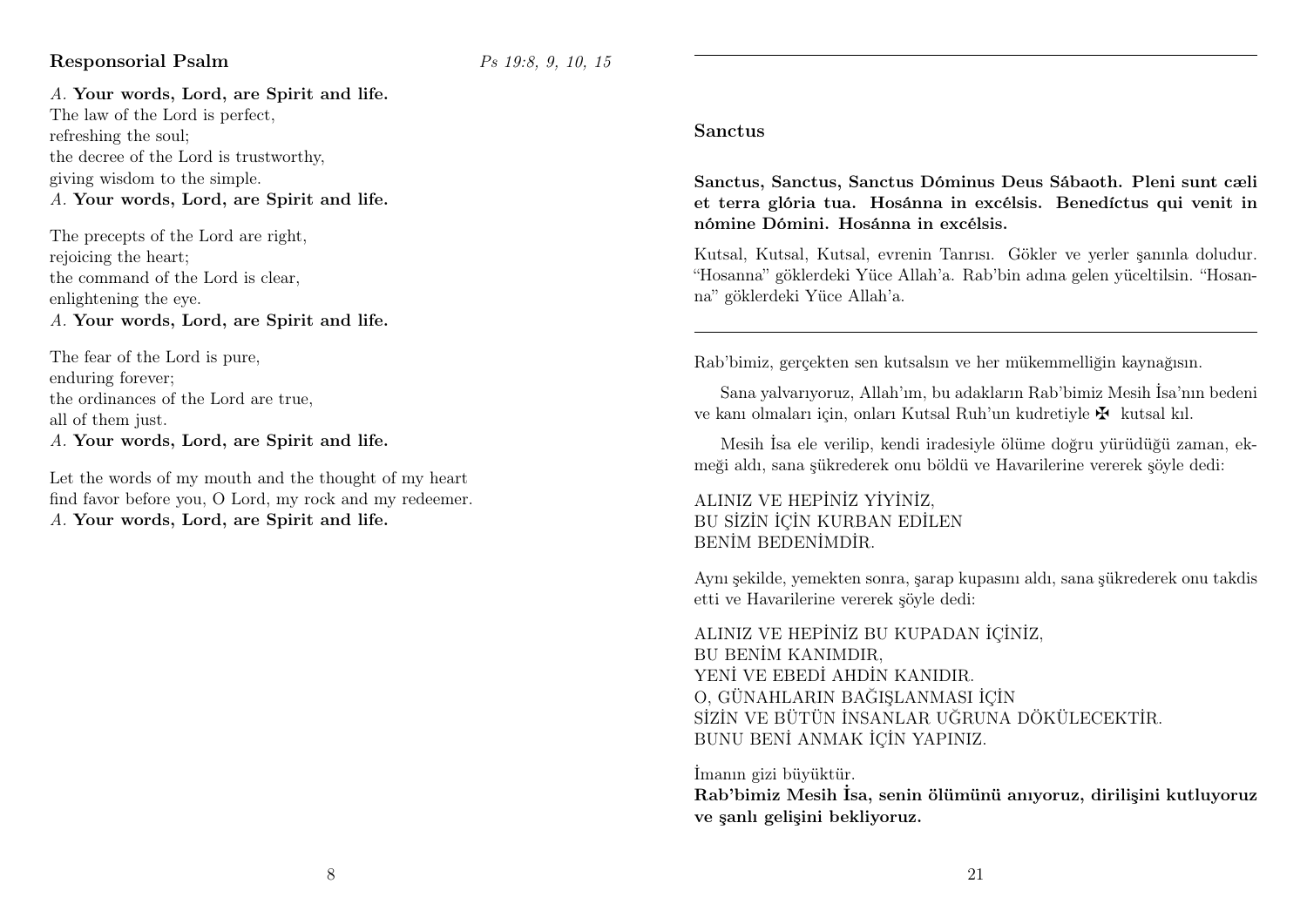#### Sanctus

Sanctus, Sanctus, Sanctus Dóminus Deus Sábaoth. Pleni sunt cæli et terra glória tua. Hosánna in excélsis. Benedíctus qui venit in nómine Dómini. Hosánna in excélsis.

Holy, Holy, Holy Lord God of hosts. Heaven and earth are full of your glory. Hosanna in the highest. Blessed is he who comes in the name of the Lord. Hosanna in the highest.

You are indeed Holy, O Lord, the fount of all holiness.

Make holy, therefore, these gifts, we pray, by sending down your Spirit upon them like the dewfall, so that they may become for us the Body  $\mathbf{\mathbf{\mathbf{\mathsf{F}}}}$  and Blood of our Lord Jesus Christ.

At the time he was betrayed and entered willingly into his Passion, he took bread and, giving thanks, broke it, and gave it to his disciples, saying:

TAKE THIS, ALL OF YOU, AND EAT OF IT: FOR THIS IS MY BODY WHICH WILL BE GIVEN UP FOR YOU.

In a similar way, when supper was ended, he took the chalice and, once more giving thanks, he gave it to his disciples, saying:

TAKE THIS, ALL OF YOU, AND DRINK FROM IT; FOR THIS IS THE CHALICE OF MY BLOOD, THE BLOOD OF THE NEW AND ETERNAL COVENANT, WHICH WILL BE POURED OUT FOR YOU AND FOR MANY FOR THE FORGIVENESS OF SINS. DO THIS IN MEMORY OF ME.

The mystery of faith. We proclaim your Death, O Lord, and profess your Resurrection until you come again.

C. Rabbim, sözlerin ebedi hayatın kaynağıdır. Rab'bin Yasası eksiksizdir: Ruha canlılık verir. Rab'bin öğrettikleri gerçektir: Temiz kalbe hikmet verir. C. Rabbim, sözlerin ebedi hayatın kaynağıdır.

Rab'bin kuralları doğrudur: Yüreği sevindirir. Rab'bin buyrukları, ışıktır: Gözleri aydınlatır. C. Rabbim, sözlerin ebedi hayatın kaynağıdır.

Rab korkusu kutsaldır: Ebediyen kalır. Rab'bin kararları gerçektir: Hepsi doğrudur. C. Rabbim, sözlerin ebedi hayatın kaynağıdır.

Ağzımın sözleri sana hoş görünsün ve kalbimin sesi sana kadar yükselsin! Ey Rab, beni koruyan ve kurtaran sensin! C. Rabbim, sözlerin ebedi hayatın kaynağıdır.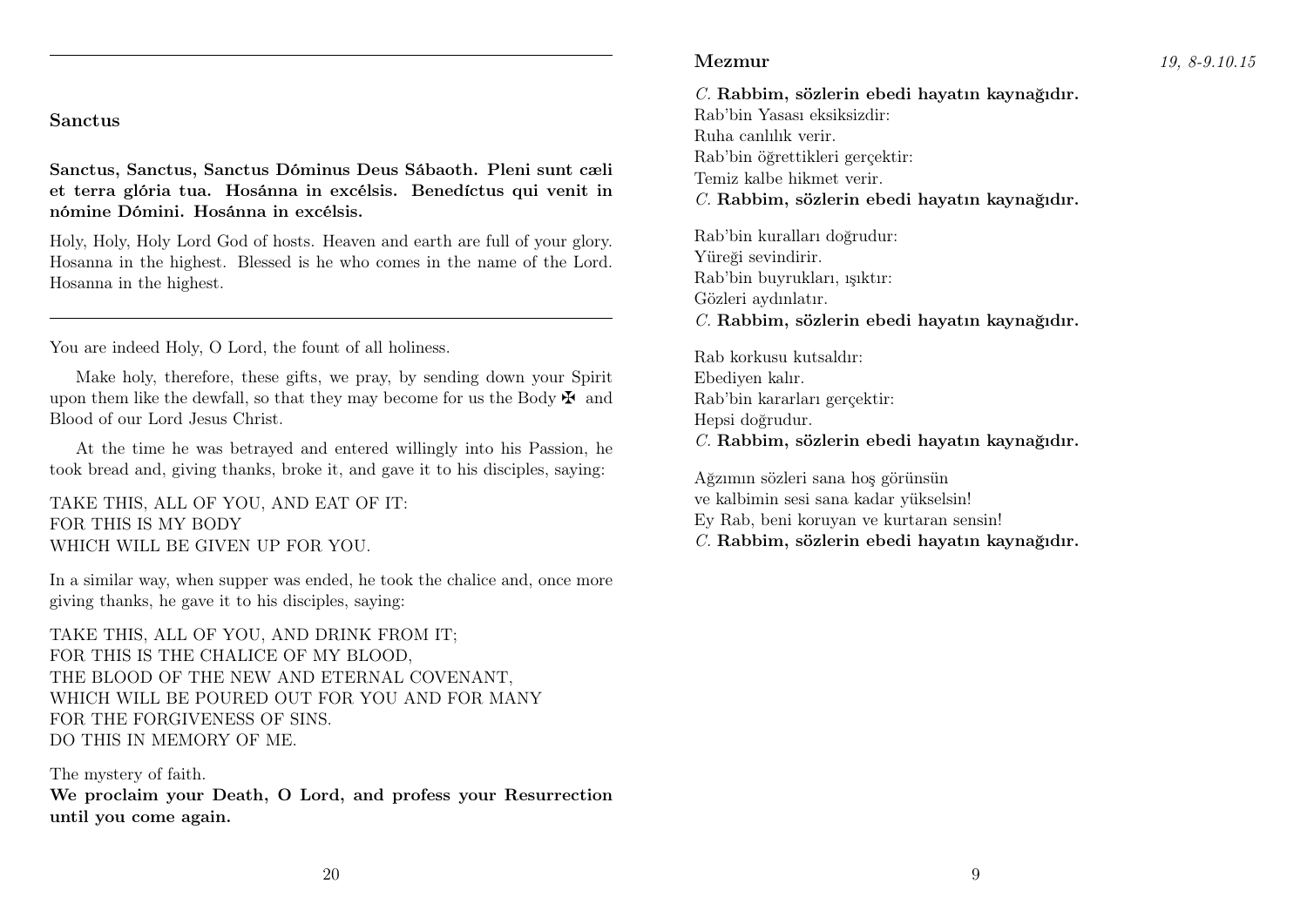## Second Reading

#### A Reading from the first Letter of Saint Paul to the Corinthians 12:12-30

Brothers and sisters: As a body is one though it has many parts, and all the parts of the body, though many, are one body, so also Christ. For in one Spirit we were all baptized into one body, whether Jews or Greeks, slaves or free persons, and we were all given to drink of one Spirit.

Now the body is not a single part, but many. If a foot should say, «Because I am not a hand I do not belong to the body,» it does not for this reason belong any less to the body. Or if an ear should say, «Because I am not an eye I do not belong to the body,» it does not for this reason belong any less to the body. If the whole body were an eye, where would the hearing be? If the whole body were hearing, where would the sense of smell be? But as it is, God placed the parts, each one of them, in the body as he intended. If they were all one part, where would the body be? But as it is, there are many parts, yet one body.

The eye cannot say to the hand, «I do not need you,» nor again the head to the feet, «I do not need you.» Indeed, the parts of the body that seem to be weaker are all the more necessary, and those parts of the body that we consider less honorable we surround with greater honor, and our less presentable parts are treated with greater propriety, whereas our more presentable parts do not need this. But God has so constructed the body as to give greater honor to a part that is without it, so that there may be no division in the body, but that the parts may have the same concern for one another. If one part suffers, all the parts suffer with it; if one part is honored, all the parts share its joy.

Now you are Christ's body, and individually parts of it. Some people God has designated in the church to be, first, apostles; second, prophets; third, teachers; then, mighty deeds; then gifts of healing, assistance, administration, and varieties of tongues. Are all apostles? Are all prophets? Are all teachers? Do all work mighty deeds? Do all have gifts of healing? Do all speak in tongues? Do all interpret?

The word of the Lord.

A. Thanks be to God

## Şükran Duası

R. Kardeşlerim, Allah'ın benim ve sizin kurbanınızı sevgiyle kabul etmesi için, hep beraber dua edelim.

C. Allah, kendi adının şanı ve yüceliği, bizim ve tüm Kilisenin iyiliği için senin ellerinden bu kurbanı kabul etsin.

#### Adaklar üzerine Dua

R. Merhametli Allah, sana sunduğumuz bu adakları, Kutsal Ruh'un kudretiyle takdis et ve selametimizin kaynağı olması için onları merhametinle kabul et. Bunu, Rabbimiz Mesih İsa'nın adına senden dileriz.

C. Amin.

- R. Rab sizinle olsun.
- C. Ve sizin ruhunuzla.
- R. Kalplerimizi Allah'a yükseltelim.
- C. Kalplerimiz Rab iledir.

R. Rab'bimiz Allah'a şükredelim.

C. Gerçekten bu doğru ve gereklidir.

R. Ebedi ve kadir Allah, Kutsal Peder, her zaman ve her yerde, Rabbimiz Mesih İsa'nın adına seni övmek ve sana şükretmek bir görevdir ve bir selamet yoludur.

O, biz günahkâr insanlara acıyarak, Bakire Meryem'den doğma lütfunda bulundu, çarmıh üzerinde çektiği ıstıraplarla bizleri ebedi ölümden kurtardı ve dirilişiyle bize sonsuz hayat sağladı.

Bunun için, Melekler, göklerdeki Kuvvetler ve bütün Azizlerle beraber yüce haşmetini yüceltiriz ve daima deriz ki: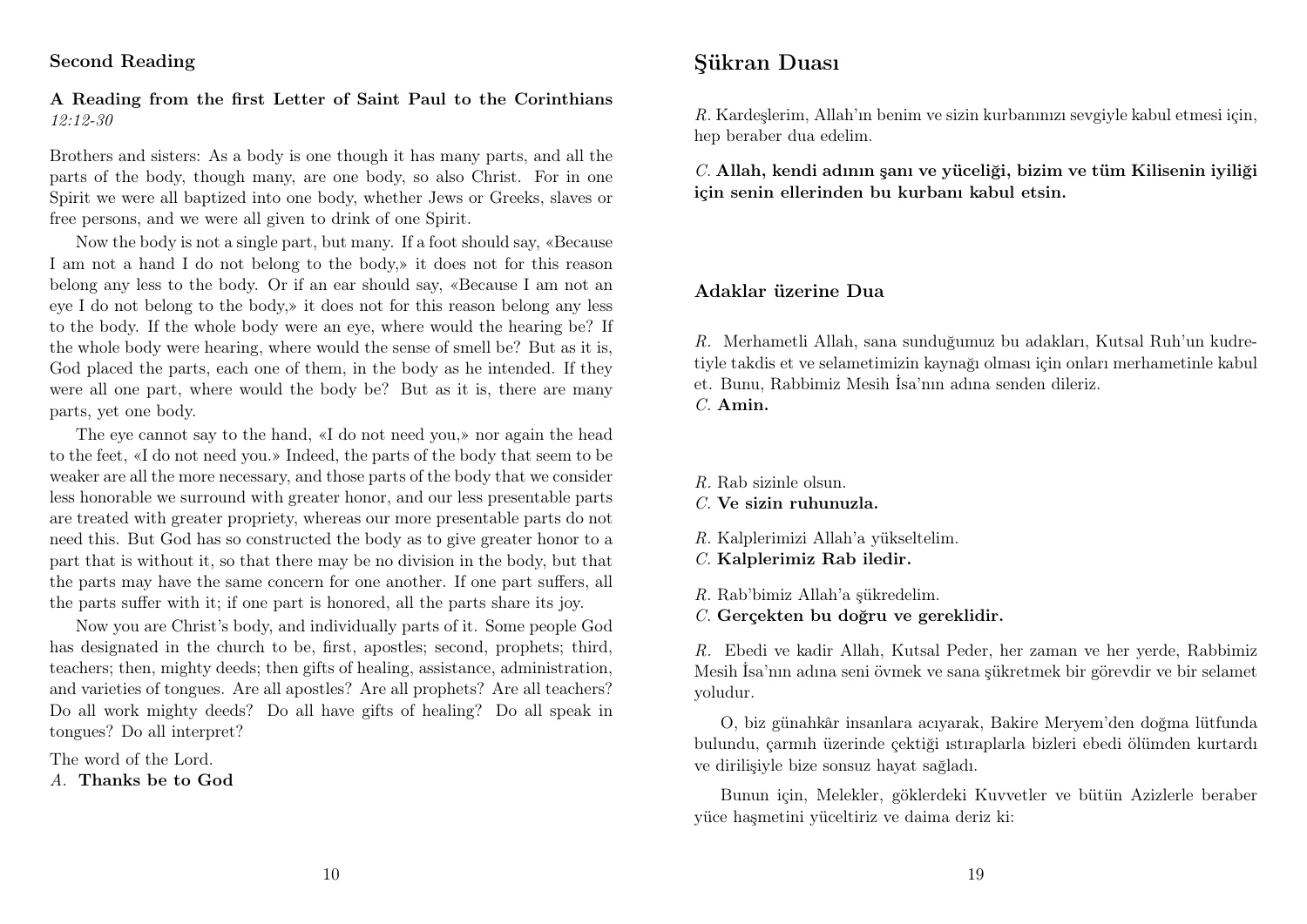# Liturgy of the Eucharist

P. Pray, brethren, that my sacrifice and yours may be acceptable to God, the almighty Father.

A. May the Lord accept the sacrifice at your hands for the praise and glory of his name, for our good and the good of all his holy Church.

#### Prayer over the Offerings

P. Accept our offerings, O Lord, we pray, and in sanctifying them grant that they may profit us for salvation. Through Christ our Lord. A. Amen.

P. The Lord be with you.

A. And with your spirit.

P. Lift up your hearts. A. We lift them up to the Lord.

P. Let us give thanks to the Lord our God. A. It is right and just.

P. It is truly right and just, our duty and our salvation, always and everywhere to give you thanks, Lord, holy Father, almighty and eternal God, through Christ our Lord.

For out of compassion for the waywardness that is ours, he humbled himself and was born of the Virgin; by the passion of the Cross he freed us from unending death, and by rising from the dead he gave us life eternal.

And so, with Angels and Archangels, with Thrones and Dominions, and with all the hosts and Powers of heaven, we sing the hymn of your glory, as without end we acclaim:

## İkinci Okuma

Aziz Pavlus'un Korintoslulara Birinci Mektubundan Sözler 12,12-30

Kardeşlerim, beden bir olmakla birlikte birçok üyeden oluşur ve çok sayıda olan bu üyelerin hepsi de tek bir beden oluşturur. Mesih de böyledir. İster Yahudi ister Grek, ister köle, ister özgür olalım, hepimiz bir beden olmak üzere, aynı Ruh'tan içmemiz sağlandı.

İşte beden bir üyeden değil, birçok üyeden oluşur. Eğer ayak, «El olmadığım için bedene ait değilim» derse, bu onu bedenden ayırmaz. Eğer kulak, «Göz olmadığım için bedene ait değilim» derse, bu onu bedenden ayırmaz. Bütün beden göz olsaydı, nasıl işitebilirdi? Bütün beden kulak olsaydı, nasıl koklayabilirdi? Gerçekte Allah, bedenin her bir üyesini dilediği biçimde bedene yerleştirmiştir. Eğer hepsi tek bir üye olsaydı, beden ne olurdu? Gerçekte çok sayıda üye, ama tek bir beden vardır.

Göz ele, «Sana ihtiyacım yoktur!» ya da baş ayaklara, «Size ihtiyacım yoktur!» diyemez. Tam tersine, bedenin daha zayıf görünen üyeleri vazgeçilmezdir. Bedenin daha az değerli saydığımız üyelerine daha fazla değer veririz. Böylece gösterişsiz üyelerimiz daha gösterişli olur. Gösterişli üyelerimizin özene ihtiyacı yoktur. Ama Allah, değeri az olana daha çok değer vererek bedende birliği sağladı. Öyle ki, bedende ayrılık olmasın, ama üyeler birbirini eşit şekilde gözetsin. Eğer bir üye acı çekerse, bütün üyeler birlikte acı çeker; bir üye yüceltilirse, bütün üyeler birlikte sevinir.

Sizler Mesih'in bedenisiniz, ayrı ayrı da bu bedenin üyelerisiniz. Allah, inanlılar topluluğunda başta elçileri, ikinci olarak peygamberleri, üçüncü olarak eğiticileri, ardından mucize yapanları, hastaları iyileştirme gücü olanları, başkalarına yardım edenleri, yönetme yeteneği olanları ve çeşitli dillerde konuşanları atadı. Hepsi elçi mi? Hepsi peygamber mi? Hepsi öğretmen mi? Hepsi mucize yapar mı? Hepsinin hastaları iyileştirme gücü var mı? Hepsi bilmediği dillerde konuşabilir mi? Hepsi bu dilleri yorumlayabilir mi?

İşte, Rab'bin sözleridir.

C. Rab'bim, sana şükürler olsun.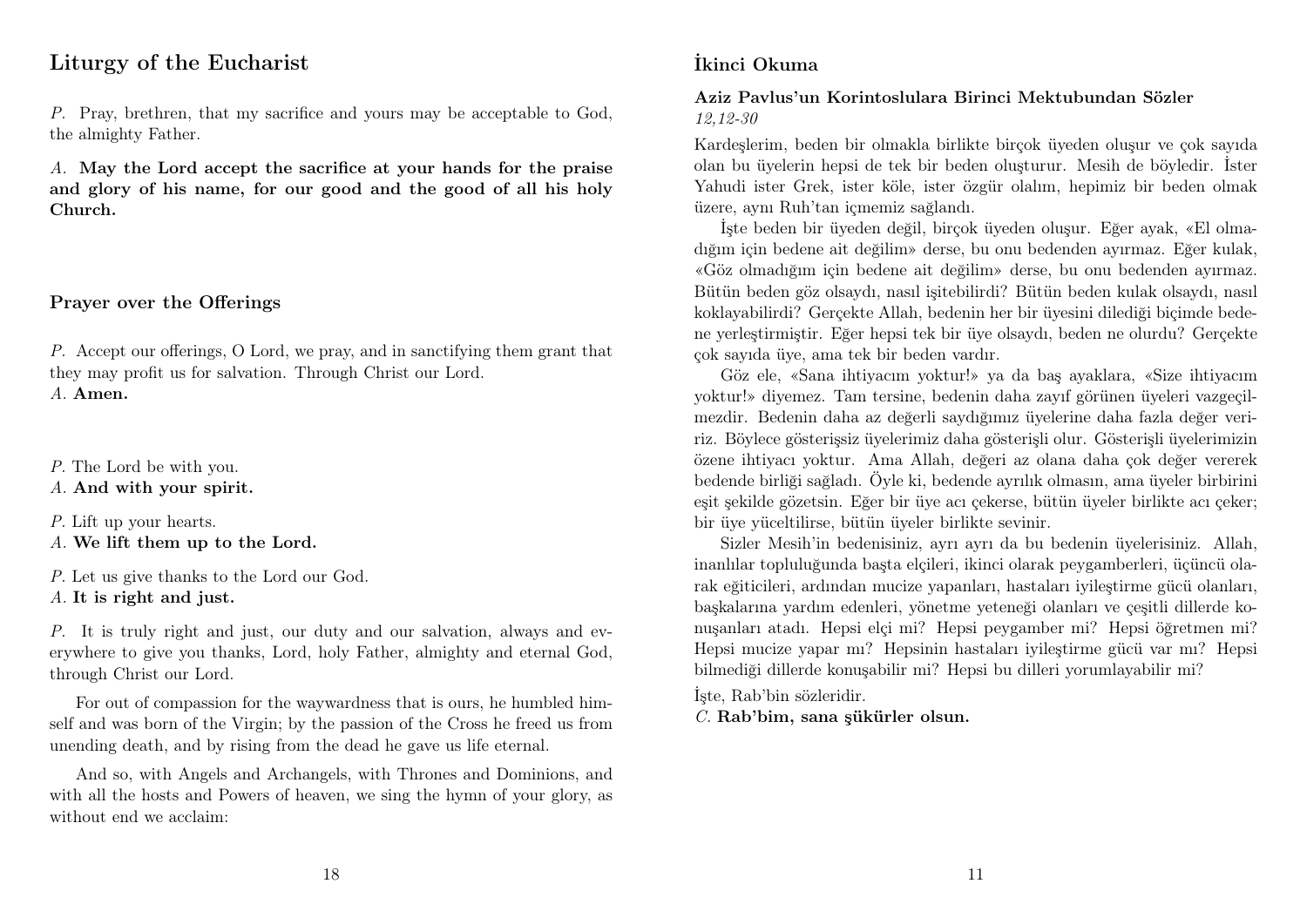A. Praise to you, Lord Jesus Christ.

Antiphon to the Gospel Cf. Lk 4:18

## Alleluia, alleluia.

The Lord sent me to bring glad tidings to the poor, and to proclaim liberty to captives.

#### Alleluia, alleluia.

## Holy Gospel

P. The Lord be with you.

A. And with your spirit.

P. A Reading from the beginning of the Holy Gospel according to Luke Lk 1:1-4; 4:14-21

 $\mathbf{\ddot{A}}$ . Glory to you, O Lord.

S ince many have undertaken to compile a narrative of the events that S have been fulfilled among us, just as those who were eyewitnesses from ince many have undertaken to compile a narrative of the events that the beginning and ministers of the word have handed them down to us, I too have decided, after investigating everything accurately anew, to write it down in an orderly sequence for you, most excellent Theophilus, so that you may realize the certainty of the teachings you have received.

Jesus returned to Galilee in the power of the Spirit, and news of him spread throughout the whole region. He taught in their synagogues and was praised by all.

He came to Nazareth, where he had grown up, and went according to his custom into the synagogue on the sabbath day He stood up to read and was handed a scroll of the prophet Isaiah. He unrolled the scroll and found the passage where it was written: «The Spirit of the Lord is upon me, because he has anointed me to bring glad tidings to the poor. He has sent me to proclaim liberty to captives and recovery of sight to the blind, to let the oppressed go free, and to proclaim a year acceptable to the Lord.»

Rolling up the scroll, he handed it back to the attendant and sat down, and the eyes of all in the synagogue looked intently at him. He said to them, «Today this Scripture passage is fulfilled in your hearing.»

The Gospel of the Lord.

## Evrensel Dualar

R. Tüm insanların yeryüzünde haysiyetli ve kardeşçe bir hayat sürebilmeleri için hep birlikte Rab'be doğru dualarımızı yükseltelim. Hep beraber dua edelim:

#### C. Rabbim, dualarımızı kabul et.

— Papa Hazretlerimiz, Episkoposlar, Rahipler için ve tüm Allah'ın kulları için Rab'be dua edelim.

— Ümitsizlik, manevi boşluk içinde bulunan ve acı çekenler için: Allah'ın onları daima sevdiğine emin olmaları ve Allah'a karşı olan güvenlerini kaybetmemeleri için Rab'be dua edelim.

— Allah'ın, uluslar arasında gerçek bir antlaşma ve sağlam bir barış kurma lütfunda bulunması için Rab'be dua edelim.

— Anne ve babalar için: Aile sıkıntılarında ve kaygılarında, gerçek dostlarda destek ve cesaret bulsunlar diye Rab'be dua edelim.

— Allah'ın, ölmüş olan bütün sadık kullarına ebedi istirahati bahşetme lütfunda bulunması için Rab'be dua edelim.

R. Allah'ım, Kilise'ne esinlediğin duaları dinle, merhametinle onları kabul etme lütfunda bulun. Bunu Rabbimiz Mesih İsa'nın adına senden dileriz.  $C$  Amin.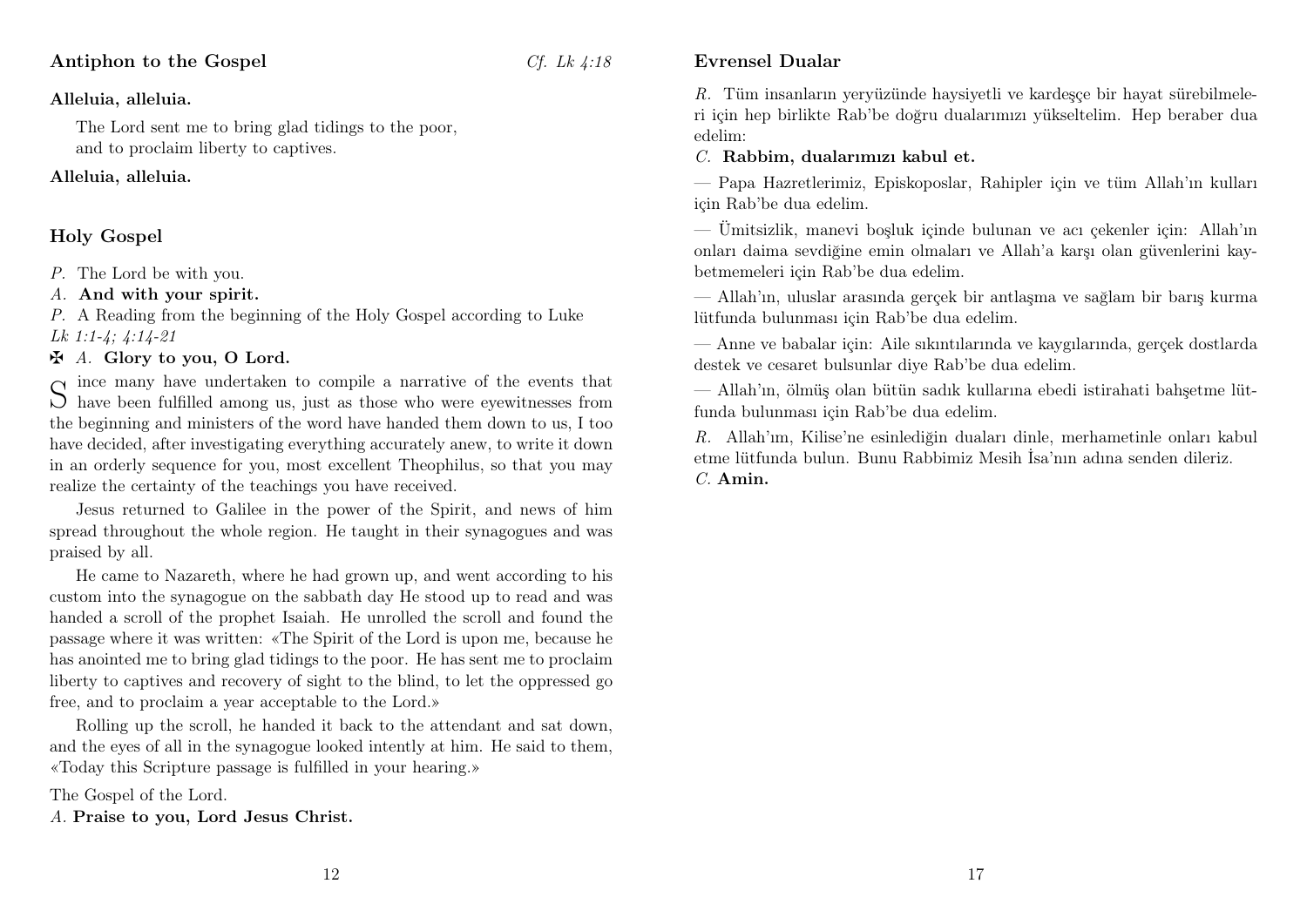#### Intercessions

P. God instructs us through his prophets, his apostles, and his own anointed Son. Let us pray for strength to persevere in God's eyes.

A. Lord, hear our prayer.

— That those anointed to lead the Church, especially Pope Francis, Bishop Paul, and all priests, may they be prophets of truth and justice, let us pray to the Lord.

— That the word of God in scripture and tradition may be "spirit and life" for people today, let us pray to the Lord.

— That, as many parts of one body, we may work for the poor and marginalized in our community, let us pray to the Lord.

— That all who are in need may find suitable employment; that captives of drug or alcohol addiction may find freedom, let us pray to the Lord.

— That those who have died may enjoy the complete freedom of Christ the Redeemer, let us pray to the Lord.

P. Father, hear the prayers of your Church, one body, filled with one Spirit, one people, called by your beloved Son, who lives and reigns for ever and ever. A. Amen.

#### Alleluya! Alleluya!

Rab beni yoksullara Müjde'yi götürmek ve esirlere serbest bırakılacaklarını bildirmek için gönderdi.

Alleluya! Alleluya!

# Kutsal İncil

- R. Rab sizinle olsun.
- C. Ve sizin ruhunuzla.

R. Aziz Luka tarafından yazılan Mesih İsa'nın İncil'inden Sözler

1,1-4; 4,14-21

 $\mathbf{\Phi}$  C. Rab'bimiz Mesih İsa, sana övgüler olsun

 $\rm B$ irçok kişi, aramızda geçmiş olayların tarihçesini yazmaya girişmiştir. Ni-tekim başlangıçtan beri bu olayların görgü tanıkları ve Allah Sözü'nün tekim başlangıçtan beri bu olayların görgü tanıkları ve Allah Sözü'nün hizmetkârı olmuş kişiler bunları bize iletmişlerdir. Ben de, saygıdeğer Teofilos, tüm bu olayları başından beri özenle araştırmış olarak bunları sana sırasıyla yazmayı uygun gördüm. Öyle ki, sana verilmiş olan bilgilerin doğruluğunu bilesin.

Mesih İsa, Ruh'un gücüyle donanmış olarak Celile'ye döndüğü zaman, kendisiyle ilgili haberler bütün bölgeye yayıldı. Oradaki havralarda öğretiyor ve herkes O'nu övüyordu.

İsa, büyümüş olduğu yere, yani Nasıra'ya geldi ve her zaman yaptığı gibi, Şabat günü havraya gitti. Kutsal Yazılar'dan okumak üzere ayağa kalkınca, O'na İşaya peygamberin kitabını verdiler. Kitabı açarak şu sözlerin yazılı olduğu yeri buldu: «Rab'bin Ruhu üzerimdedir. Çünkü O, beni yoksullara Müjde'yi getirmek için kutsayıp meshetti. Esirlere serbest bırakılacaklarını, körlere gözlerinin açılacağını bildirmek için, ezilenleri özgürlüğe kavuşturmak için ve Rab'bin lütuf yılını ilan etmek için beni gönderdi.»

Kitabı kapattıktan sonra, onu görevliye geri verip oturdu. Havradakilerin hepsi gözlerini O'na dikmiş bakıyorlardı. O zaman İsa söz alıp onlara şöyle dedi: «Dinlediğiniz bu Yazı bugün yerine gelmiştir.»

Dinlediğimiz bu kutsal sözler için Rab'be şükredelim. C. Rab'bimiz Mesih İsa, sana şükürler olsun.